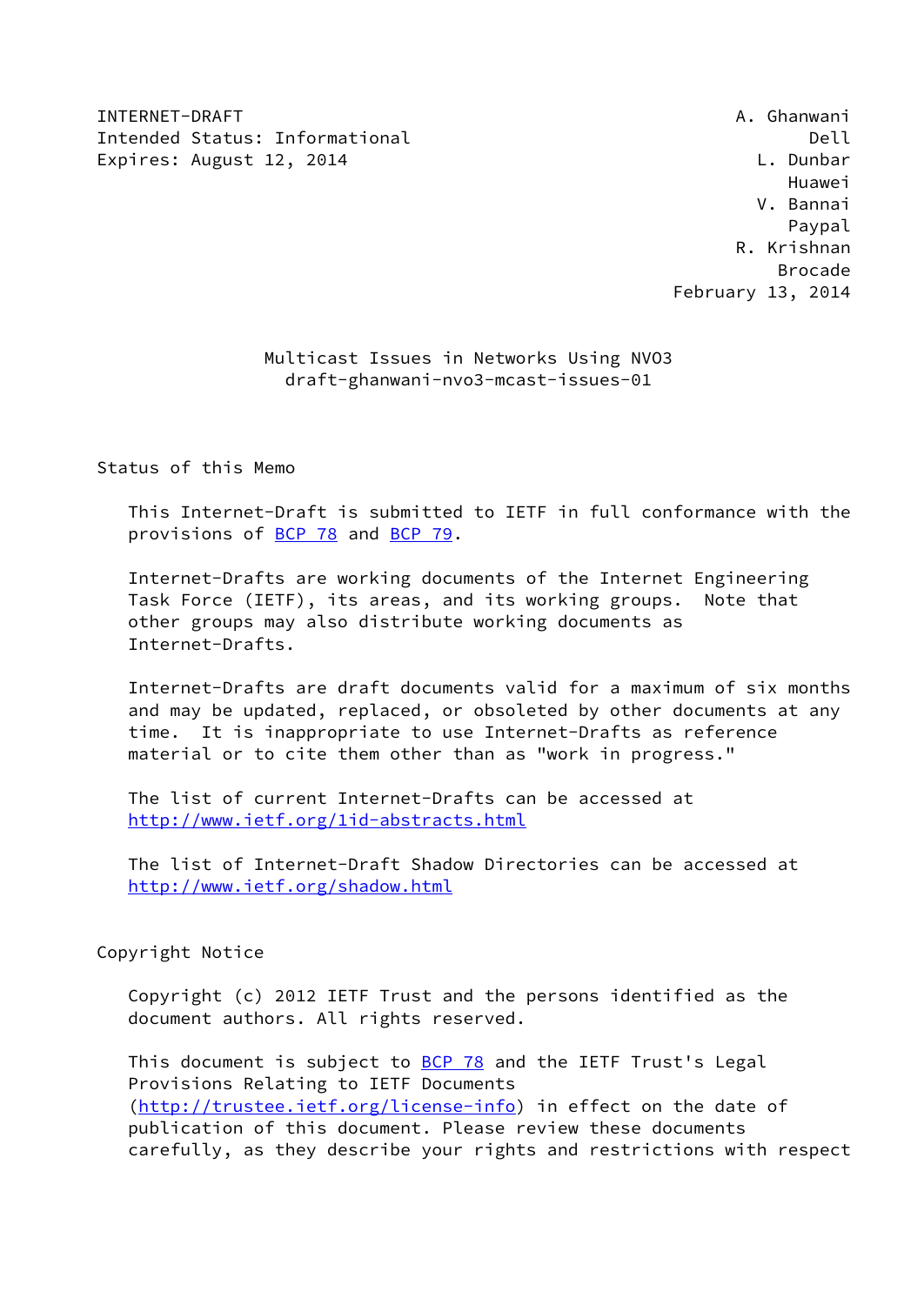| INTERNET DRAFT | Multicast Issues in NVO3 |  | February 13, 2014 |  |
|----------------|--------------------------|--|-------------------|--|
|                |                          |  |                   |  |

to this document.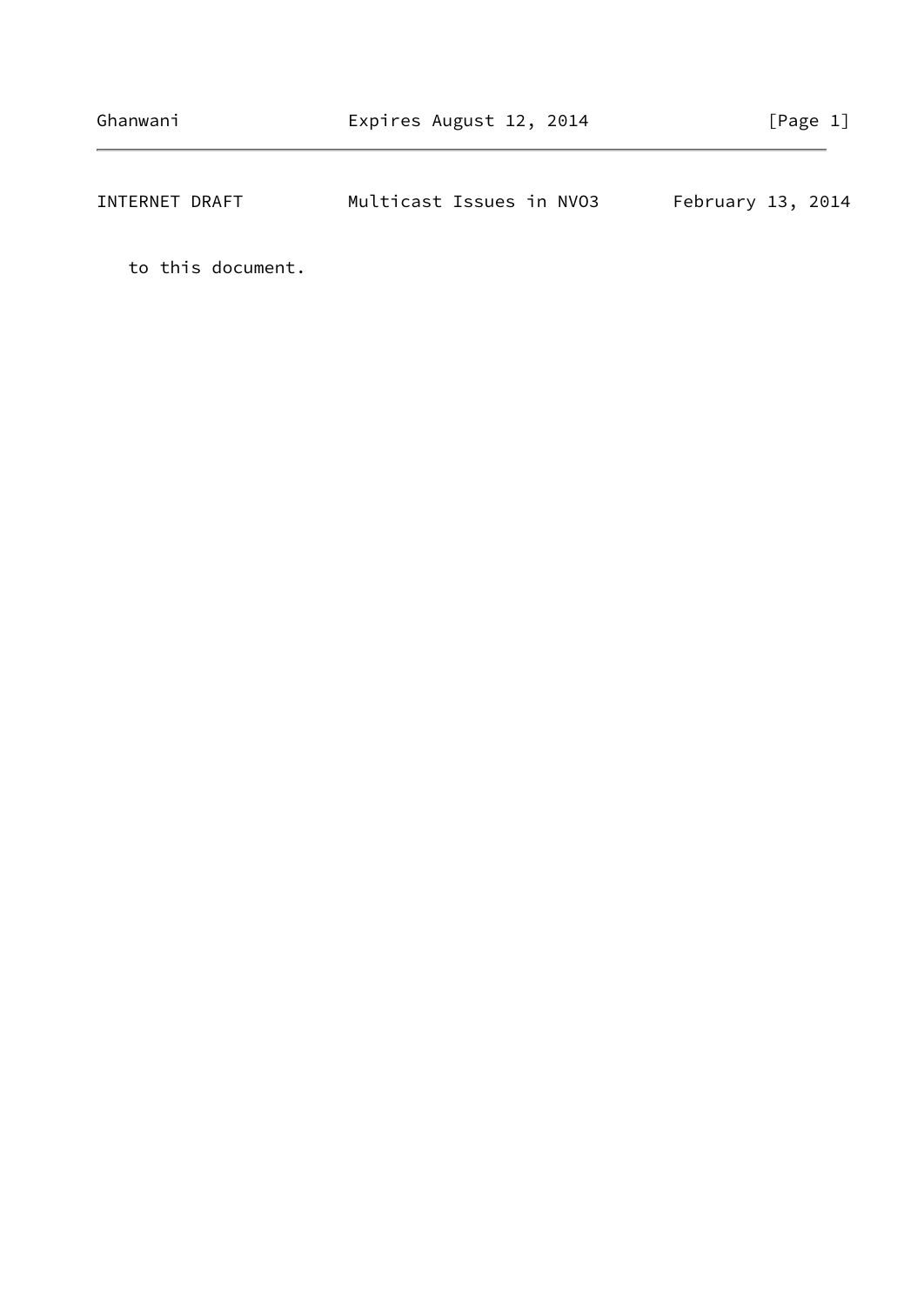Ghanwani **Expires August 12, 2014** [Page 2]

| INTERNET DRAFT | Multicast Issues in NVO3 |  | February 13, 2014 |  |
|----------------|--------------------------|--|-------------------|--|
|                |                          |  |                   |  |

### Abstract

 This memo discusses issues with supporting multicast traffic in a network that uses Network Virtualization using Overlays over Layer 3 (NVO3). It describes the various mechanisms that may be used for multicast and discusses some of the considerations with supporting multicast applications in networks that use NVO3.

# Table of Contents

| 1. Introduction $\ldots \ldots \ldots \ldots \ldots \ldots \ldots \ldots$ |  |
|---------------------------------------------------------------------------|--|
| 2. Multicast mechanisms in networks that use NV03 $\frac{4}{1}$           |  |
|                                                                           |  |
| <u>2.2</u> Replication at the source NVE 5                                |  |
| 2.3 Replication at a multicast service node $\cdots$ 5                    |  |
| $2.4$ IP multicast in the underlay 6                                      |  |
|                                                                           |  |
| 3. Simultaneous use of more than one mechanism $\frac{7}{4}$              |  |
| 4. IP multicast applications in the overlay $\frac{7}{2}$                 |  |
|                                                                           |  |
|                                                                           |  |
|                                                                           |  |
|                                                                           |  |
| 8.1 Normative References 8                                                |  |
| 8.2 Informative References 9                                              |  |
|                                                                           |  |
|                                                                           |  |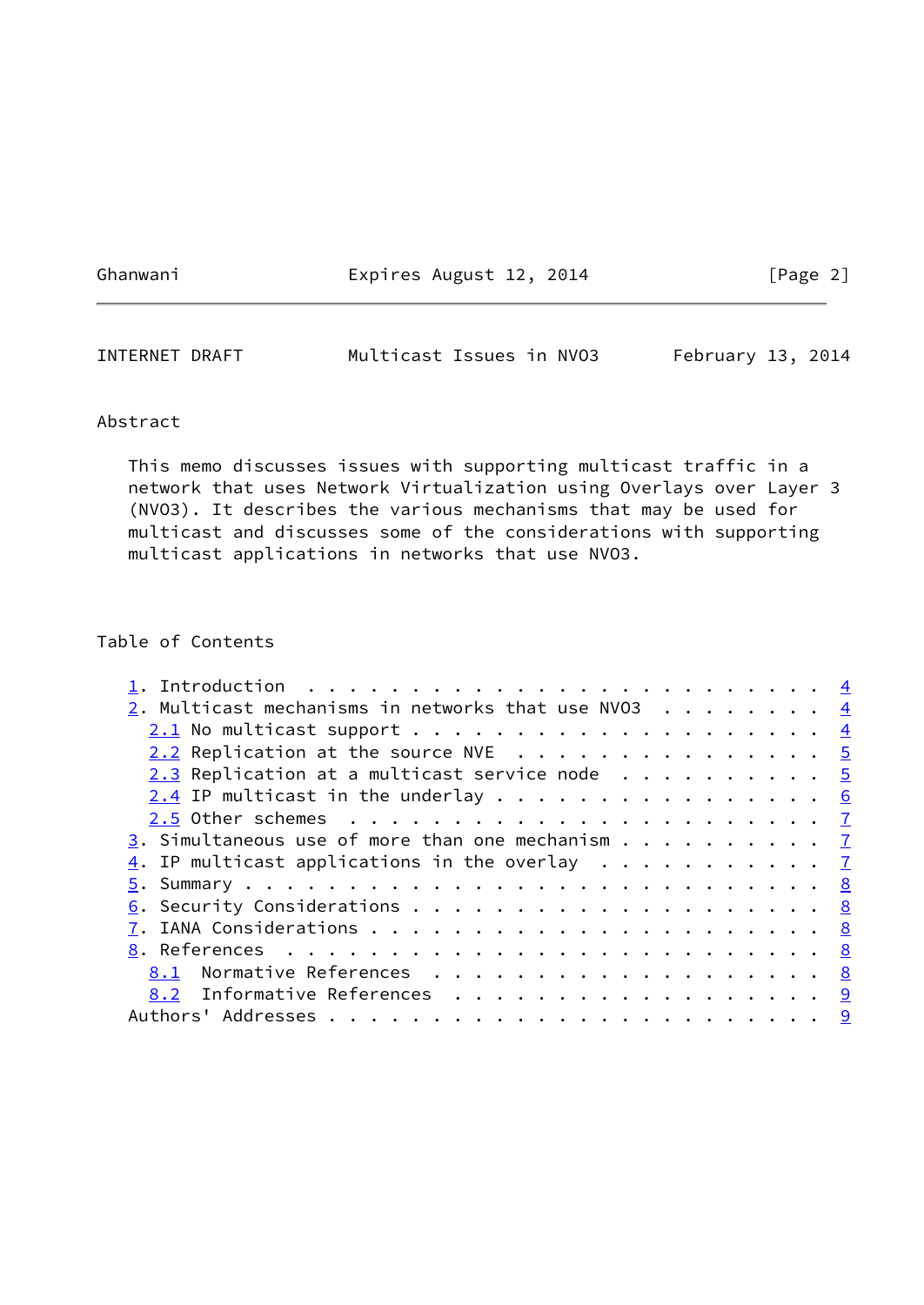Ghanwani Expires August 12, 2014 [Page 3]

<span id="page-3-1"></span>INTERNET DRAFT Multicast Issues in NVO3 February 13, 2014

<span id="page-3-0"></span>[1](#page-3-0). Introduction

 Network virtualization using Overlays over Layer 3 (NVO3) is a technology that is used to address issues that arise in building large, multitenant data centers that make extensive use of server virtualization [\[PS](#page-9-2)].

 This document is focused specifically on the problem of supporting multicast in networks that use NVO3. Because of the requirement of multi-destination delivery, multicast traffic poses some unique challenges.

 The reader is assumed to be familiar with the terminology as defined in the NVO3 Framework document  $[FW]$  $[FW]$ .

<span id="page-3-2"></span>[2](#page-3-2). Multicast mechanisms in networks that use NVO3

 In NVO3 environments, traffic between NVEs is transported using a tunnel encapsulation such as VXLAN [[VXLAN\]](#page-9-4), NVGRE [[NVGRE\]](#page-9-5), STT [\[STT](#page-9-6)], etc.

 Besides the need to support the Address Resolution Protocol (ARP) and Neighbor Discovery (ND), there are several applications that require the support of multicast and/or broadcast in data centers  $[DC-MC]$  $[DC-MC]$ . With NVO3, there are many possible ways that multicast may be handled in such networks. We discuss some of the attributes of the following four methods, but other methods are also possible.

1. No multicast support.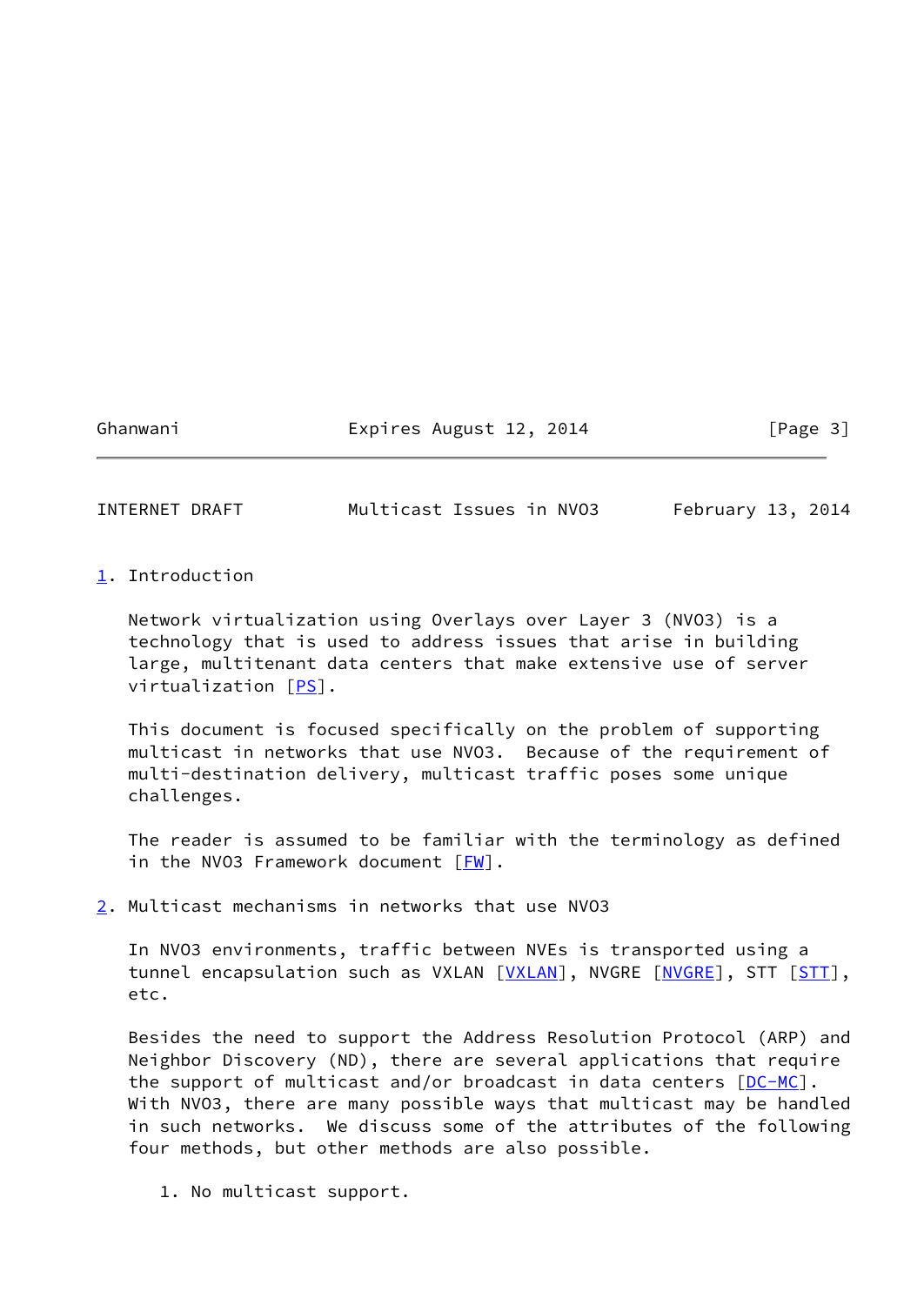- 2. Replication at the source NVE.
- 3. Replication at a multicast service node.
- 4. IP multicast in the underlay.

These mechanisms are briefly mentioned in the NVO3 Framework  $[FW]$  document. This document attempts to fill in some more details about the basic mechanisms underlying each of these mechanisms and discusses the issues and tradeoffs of each.

<span id="page-4-0"></span>[2.1](#page-4-0) No multicast support

 In this scenario, there is no support whatsoever for multicast traffic when using the overlay. This can only work if the following conditions are met:

 1. All of the traffic is unicast. In other words, there are no multicast applications in the network and the only multicast traffic is due to ARP/ND and due to flooding of frames with an unknown MAC destination address.

Ghanwani **Expires August 12, 2014** [Page 4]

<span id="page-4-2"></span>INTERNET DRAFT Multicast Issues in NVO3 February 13, 2014

 2. A network virtualization authority (NVA) is used at the NVE to determine the MAC address-to-NVE mapping and to determine the MAC address-to-IP address bindings. In other words, there is no data plane learning, and address resolution requests via ARP/ND that are issued by the VMs must be resolved by the NVE that they are attached to.

 With this approach, certain multicast/broadcast applications such as DHCP can be supported by use of a helper function in the NVE.

 The main issues that need to be addressed with this mechanism are the handling of hosts for which a mapping does not already exist in the NVA. This issue can be particularly challenging if such end systems are reachable through more than one NVE.

<span id="page-4-1"></span>[2.2](#page-4-1) Replication at the source NVE

 With this method, the overlay attempts to provide a multicast service without requiring any specific support from the underlay, other than that of a unicast service. A multicast or broadcast transmission is achieved by replicating the packet at the source NVE, and making copies, one for each destination NVE that the multicast packet must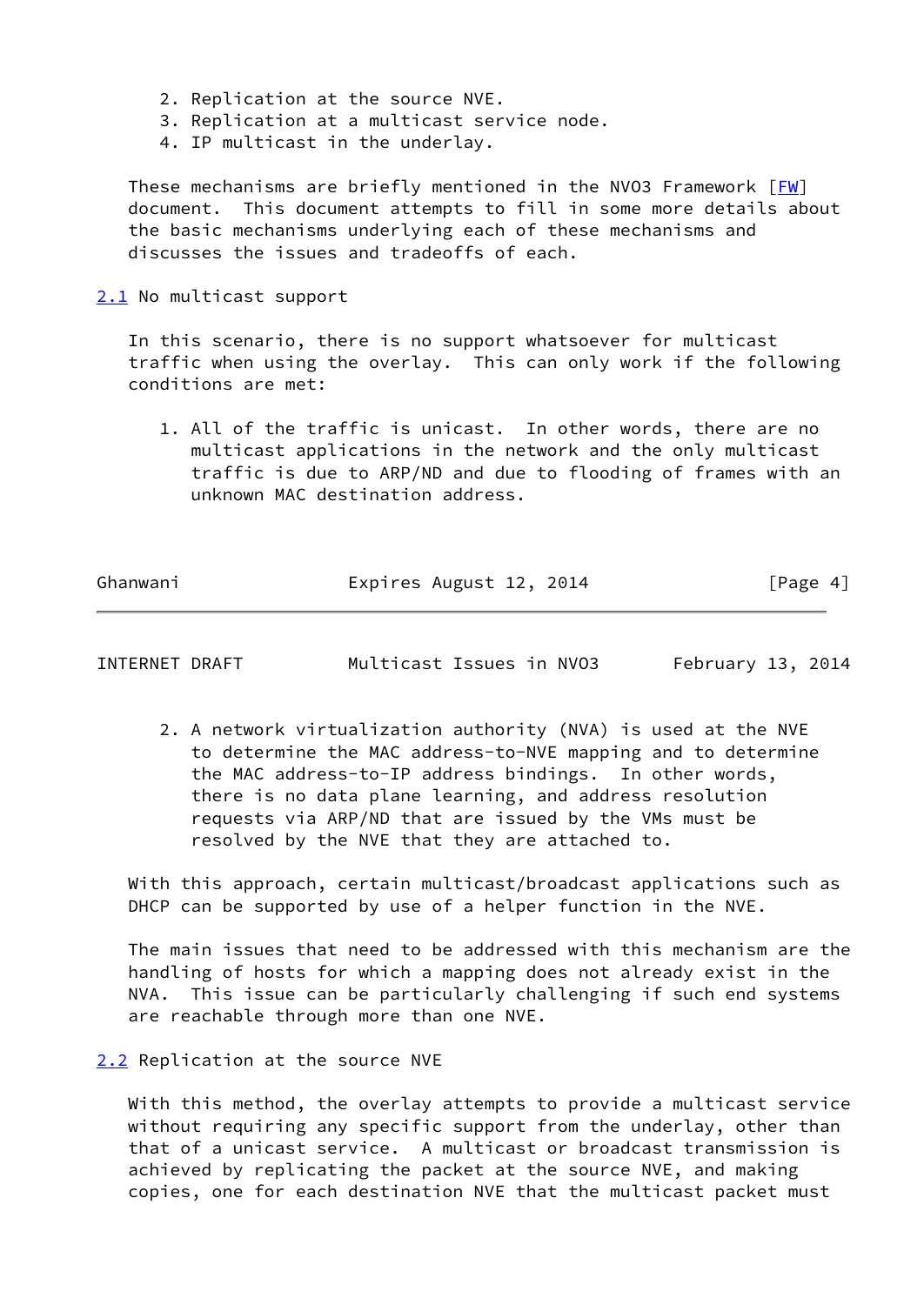be sent to.

 For this mechanism to work, the source NVE must know, a priori, the IP addresses of all destination NVEs that need to receive the packet. For example, in the case of an ARP broadcast or an ND multicast, the source NVE must know the IP addresses of all the remote NVEs where there are members of the tenant subnet in question.

 The obvious drawback with this method is that we have multiple copies of the same packet that will traverse any common links that are along the path to each of the destination NVEs. If, for example, a tenant subnet is spread across 50 NVEs, the packet would have to be replicated 50 times at the source NVE. This also creates an issue with the forwarding performance of the NVE, especially if it is implemented in software.

 Note that this method is similar to what was used in VPLS [[VPLS\]](#page-9-8) prior to extensive support of MPLS multicast [\[MPLS-MC](#page-9-9)].

<span id="page-5-0"></span>[2.3](#page-5-0) Replication at a multicast service node

 With this method, all multicast packets would be sent using a unicast tunnel encapsulation to a multicast service node. The multicast service node, in turn, would create multiple copies of the packet and would deliver a copy, using a unicast tunnel encapsulation, to each of the NVEs that are part of the multicast group for which the packet

| Ghanwani | Expires August 12, 2014 | [Page 5] |
|----------|-------------------------|----------|
|          |                         |          |

<span id="page-5-1"></span>

| INTERNET DRAFT | Multicast Issues in NVO3 |  | February 13, 2014 |  |
|----------------|--------------------------|--|-------------------|--|
|----------------|--------------------------|--|-------------------|--|

is intended.

 This mechanism is similar to that used by the ATM Forum's LAN Emulation [[LANE\]](#page-9-10) specification [\[LANE](#page-9-10)].

 Unlike the method described in [Section 2.2](#page-4-1), there is no performance impact at the ingress NVE, nor are there any issues with multiple copies of the same packet from the source NVE to the multicast service node. However there remain issues with multiple copies of the same packet on links that are common to the paths from the multicast service node to each of the egress NVEs. Additional issues that are introduced with this method include the availability of the multicast service node, methods to scale the services offered by the multicast service node, and the sub-optimality of the delivery paths.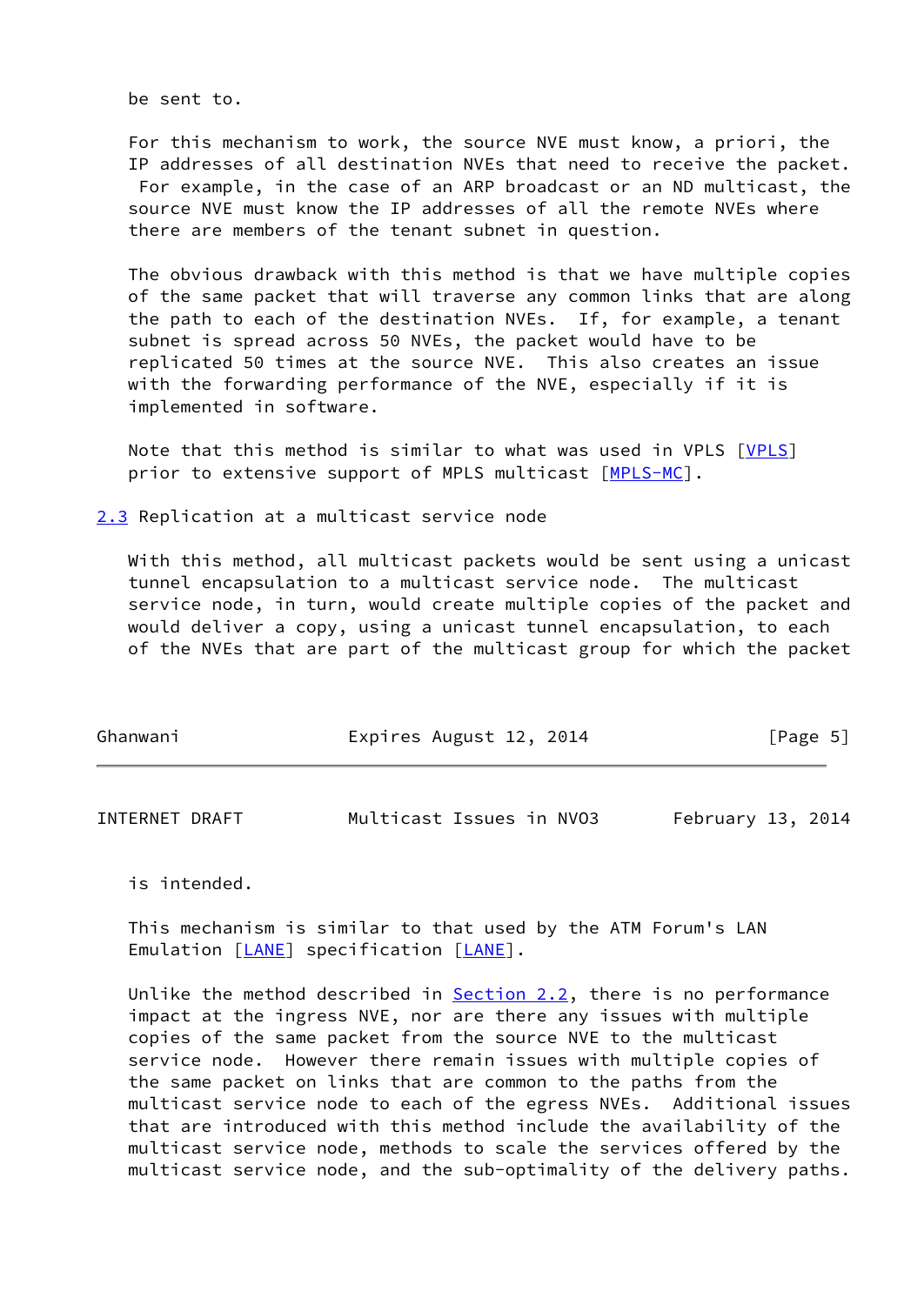Finally, the IP address of the source NVE must be preserved in packet copies created at the multicast service node if data plane learning is in use. This could create problems if IP source address reverse path forwarding (RPF) checks are in use.

<span id="page-6-0"></span>[2.4](#page-6-0) IP multicast in the underlay

 In this method, the underlay supports IP multicast and the ingress NVE encapsulates the packet with the appropriate IP multicast address in the tunnel encapsulation header for delivery to the desired set of NVEs. The protocol in the underlay could be any variant of Protocol Independent Multicast (PIM). The NVE would be required to participate in the underlay as a host using IGMP/MLD in order for the underlay to learn about the groups that the NVE participates in.

 With this method, there are none of the issues with the methods described in Sections [2.2](#page-4-1).

 With PIM Sparse Mode (PIM-SM), the number of flows required would be  $(n \times g)$ , where n is the number of source NVEs that source packets for the group, and g is the number of groups. Bidirectional PIM (BIDIR- PIM) would offer better scalability with the number of flows required being g.

 In the absence of any additional mechanism, e.g. using an NVA for address resolution, for optimal delivery, there would have to be a separate group for each tenant, plus a separate group for each multicast address (used for multicast applications) within a tenant. Additional considerations are that only the lower 23 bits of the IP address (regardless of whether IPv4 or IPv6 is in use) are mapped to the outer MAC address, and if there is equipment that prunes multicasts at Layer 2, there will be some aliasing. Finally, a mechanism to efficiently provision such addresses for each group

| Ghanwani | Expires August 12, 2014 | [Page 6] |
|----------|-------------------------|----------|
|          |                         |          |

<span id="page-6-1"></span>INTERNET DRAFT Multicast Issues in NVO3 February 13, 2014

would be required.

 There are additional optimizations which are possible, but they come with their own restrictions. For example, a set of tenants may be restricted to some subset of NVEs and they could all share the same outer IP multicast group address. This however introduces a problem of sub-optimal delivery (even if a particular tenant within the group of tenants doesn't have a presence on one of the NVEs which another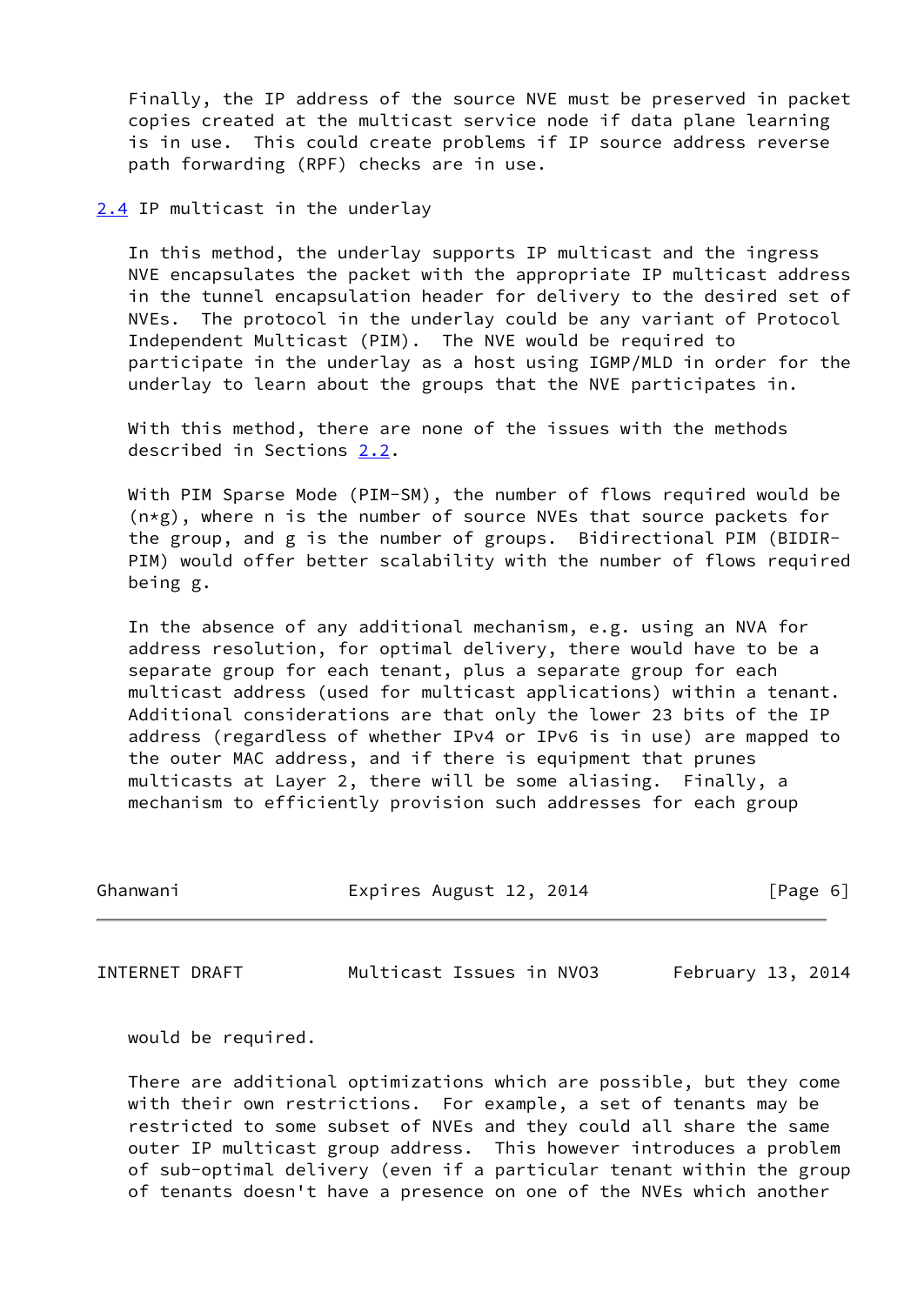one does, the former's multicast packets would still be delivered to that NVE). It also introduces an additional network management burden to optimize which tenants should be part of the same tenant group (based on the NVEs they share), which somewhat dilutes the value proposition of NVO3 which is to completely decouple the overlay and physical network design allowing complete freedom of placement of VMs anywhere within the data center.

### <span id="page-7-0"></span>[2.5](#page-7-0) Other schemes

 There are still other mechanisms that may be used that attempt to combine some of the advantages of the above methods by offering multiple replication points, each with a limited degree of replication [\[EDGE-REP](#page-9-11)]. Such schemes offer a trade-off between the amount of replication at an intermediate node (router) versus performing all of the replication at the source NVE or all of the replication at a multicast service node.

<span id="page-7-1"></span>[3](#page-7-1). Simultaneous use of more than one mechanism

 While the mechanisms discussed in the previous section have been discussed individually, it is possible for implementations to rely on more than one of these. For example, the method of **Section 2.1** could be used for minimizing ARP/ND, while at the same time, multicast applications may be supported by one, or a combination of, the other methods. For small multicast groups, the methods of source NVE replication or the use of a multicast service node may be attractive, while for larger multicast groups, the use of multicast in the underlay may be preferable.

<span id="page-7-2"></span>[4](#page-7-2). IP multicast applications in the overlay

When IP multicast is implemented in the overlay (i.e. the tenant traffic is IP multicast), there are a few issues that need to be addressed.

 First, in all cases where L2 virtual network interfaces (VNIs) are present, the NVE would need to support IGMP/MLD snooping in order to prevent delivery of packets to tenant systems that are not interested in receiving them.

| Ghanwani | Expires August 12, 2014 | [Page 7] |
|----------|-------------------------|----------|
|          |                         |          |

<span id="page-7-3"></span>INTERNET DRAFT Multicast Issues in NVO3 February 13, 2014

Second is the issue of how the groups are setup and mapped to tunnels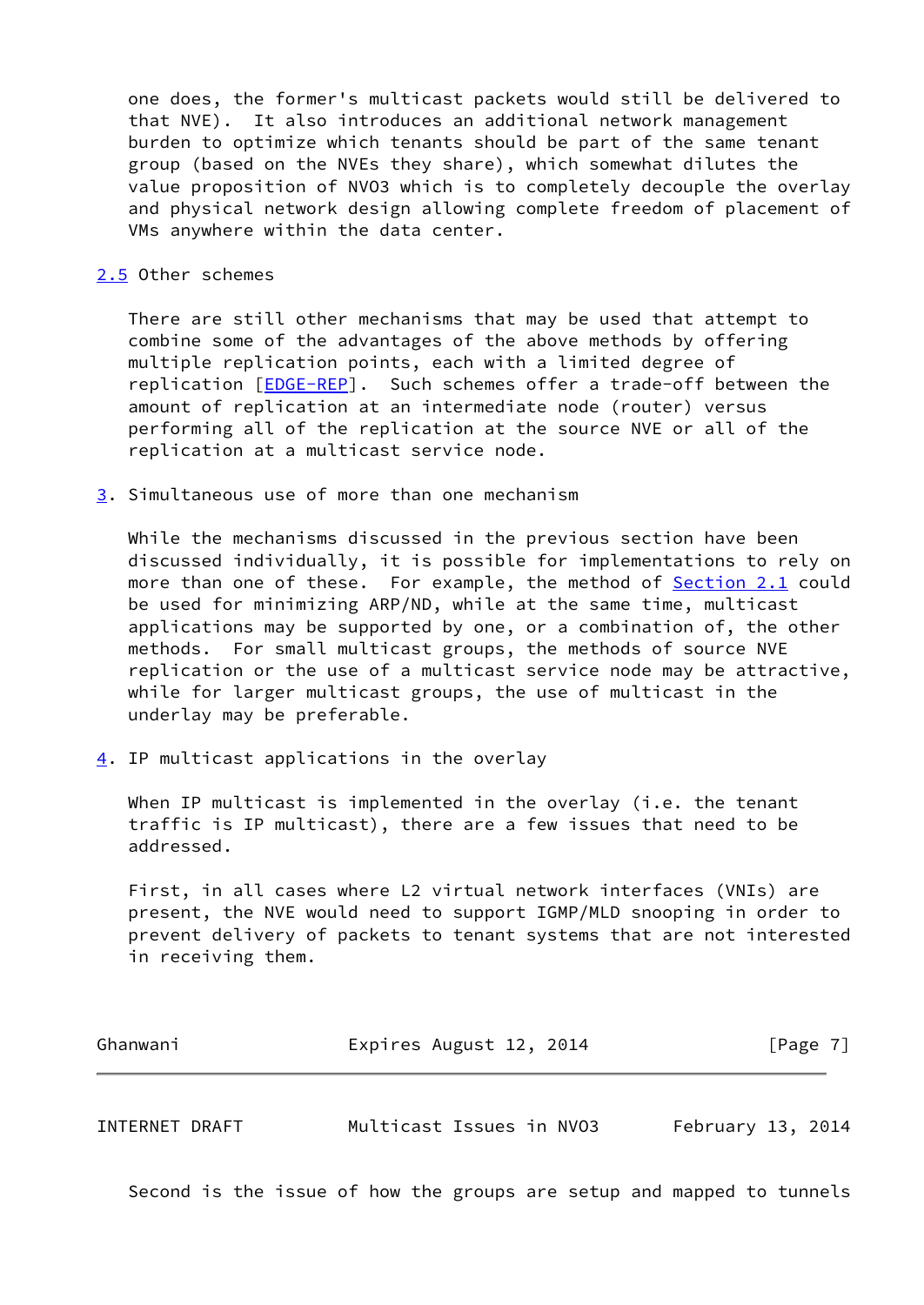in the underlay. This can be accomplished entirely by an NVA if the mechanisms described in [Section 2.2](#page-4-1) or [Section 2.3](#page-5-0) are used, with the NVE just participating in snooping of IGMP messages from the tenant systems. If the method of **[Section 2.4](#page-6-0)** is used, then a mechanism must be provide for mapping the tenant IP multicast address to an IP multicast address for use in the underlay, and the NVE would be required to translate the information from the snooped IGMP/MLD messages from the tenant systems into corresponding requests for the underlay.

Third, when using the scheme described in **Section 2.3**, it may be useful to have the multicast service node support the IGMP querier function.

 Fourth, if the IP multicast traffic is contained within a single virtual network (VN), then the schemes described herein are sufficient. If, on the other hand, the IP multicast traffic needs to traverse VNs, then the routing mechanisms at the NVE need to offer IP multicast forwarding. Once again, depending on how the groups are setup  $--$  whether by an NVA or some other entity  $--$  the forwarding tables at the NVE that has L3 virtual network interfaces (VNIs) would need to be setup by that entity.

## <span id="page-8-0"></span>[5](#page-8-0). Summary

 This document has identified various mechanisms for supporting multicast in networks that use NVO3. It highlights the basics of each mechanism and some of the issues with them. As solutions are developed, the protocols would need to consider the use of these mechanisms and co-existence may be a consideration. It also highlights some of the requirements for supporting multicast applications in an NVO3 network.

<span id="page-8-1"></span>[6](#page-8-1). Security Considerations

 This is an informational document, and as such, does not introduce any new security considerations beyond what may be present in proposed solutions.

<span id="page-8-2"></span>[7](#page-8-2). IANA Considerations

This draft does not have any IANA considerations.

- <span id="page-8-3"></span>[8](#page-8-3). References
- <span id="page-8-4"></span>[8.1](#page-8-4) Normative References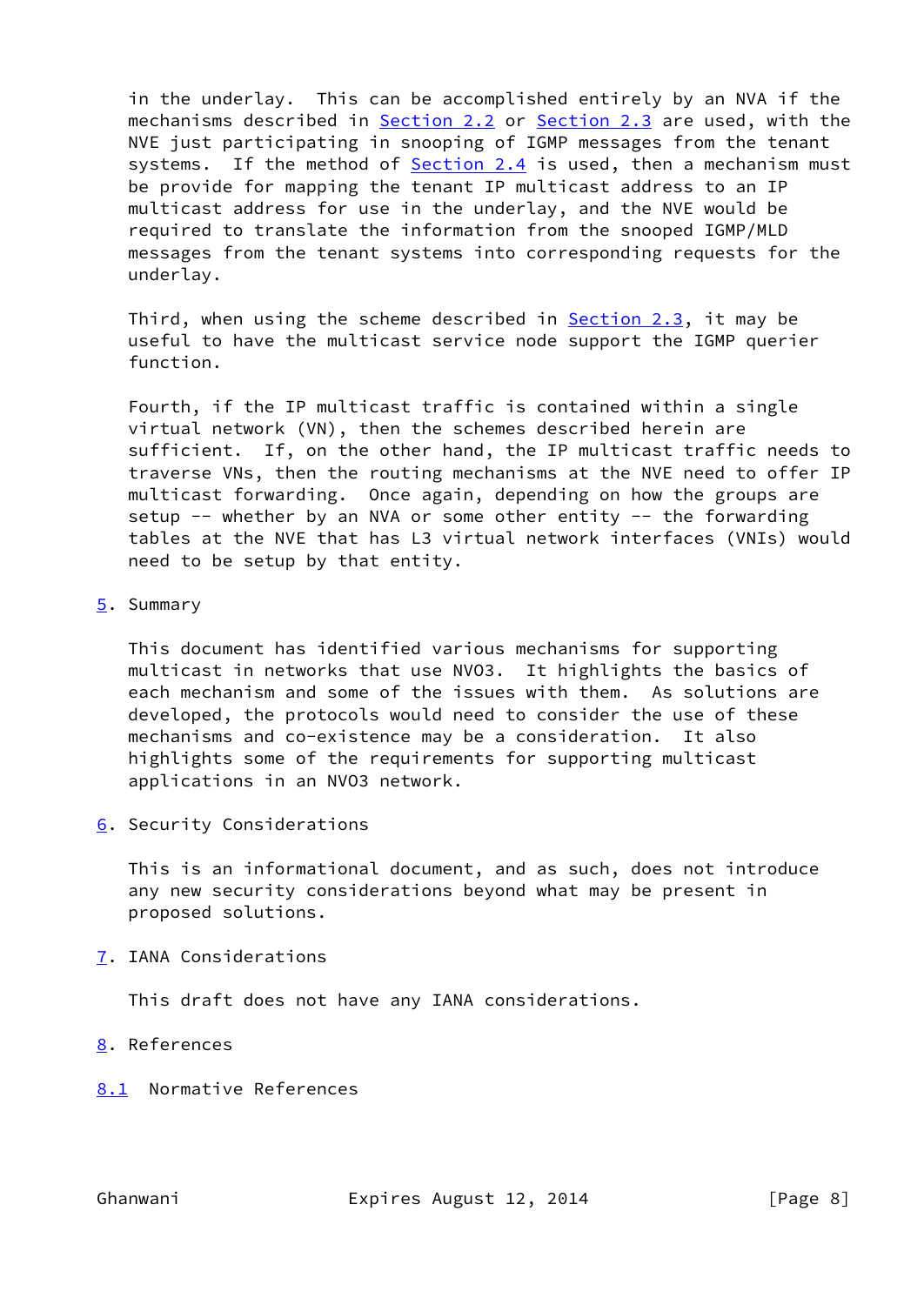- <span id="page-9-2"></span><span id="page-9-1"></span> [PS] Lasserre, M. et al., "Framework for DC network virtualization", work in progress, January 2014.
- <span id="page-9-3"></span> [FW] Narten, T. et al., "Problem statement: Overlays for network virtualization", work in progress, July 2013.
- <span id="page-9-7"></span><span id="page-9-6"></span><span id="page-9-5"></span><span id="page-9-4"></span><span id="page-9-0"></span>[8.2](#page-9-0) Informative References
	- [VXLAN] Mahalingam, M. et al., "VXLAN: A framework for overlaying virtualized Layer 2 networks over Layer 3 networks," work in progress.
	- [NVGRE] Sridharan, M. et al., "NVGRE: Network virtualization using Generic Routing Encapsulation," work in progress.
	- [STT] Davie, B. and Gross J., "A stateless transport tunneling protocol for network virtualization," work in progress.
	- [DC-MC] McBride M., and Lui, H., "Multicast in the data center overview," work in progress.
	- [VPLS] Lasserre, M., and Kompella, V. (Eds), "Virtual Private LAN Service (VPLS) using Label Distribution Protocol (LDP) signaling," [RFC 4762,](https://datatracker.ietf.org/doc/pdf/rfc4762) January 2007.
	- [MPLS-MC] Aggarwal, R. et al., "Multicast in VPLS," work in progress.
	- [LANE] "LAN emulation over ATM," The ATM Forum, af-lane-0021.000, January 1995.
	- [EDGE-REP] Marques P. et al., "Edge multicast replication for BGP IP VPNs," work in progress, June 2012.

<span id="page-9-11"></span><span id="page-9-10"></span><span id="page-9-9"></span><span id="page-9-8"></span>Authors' Addresses

 Anoop Ghanwani Dell Email: anoop@alumni.duke.edu

Linda Dunbar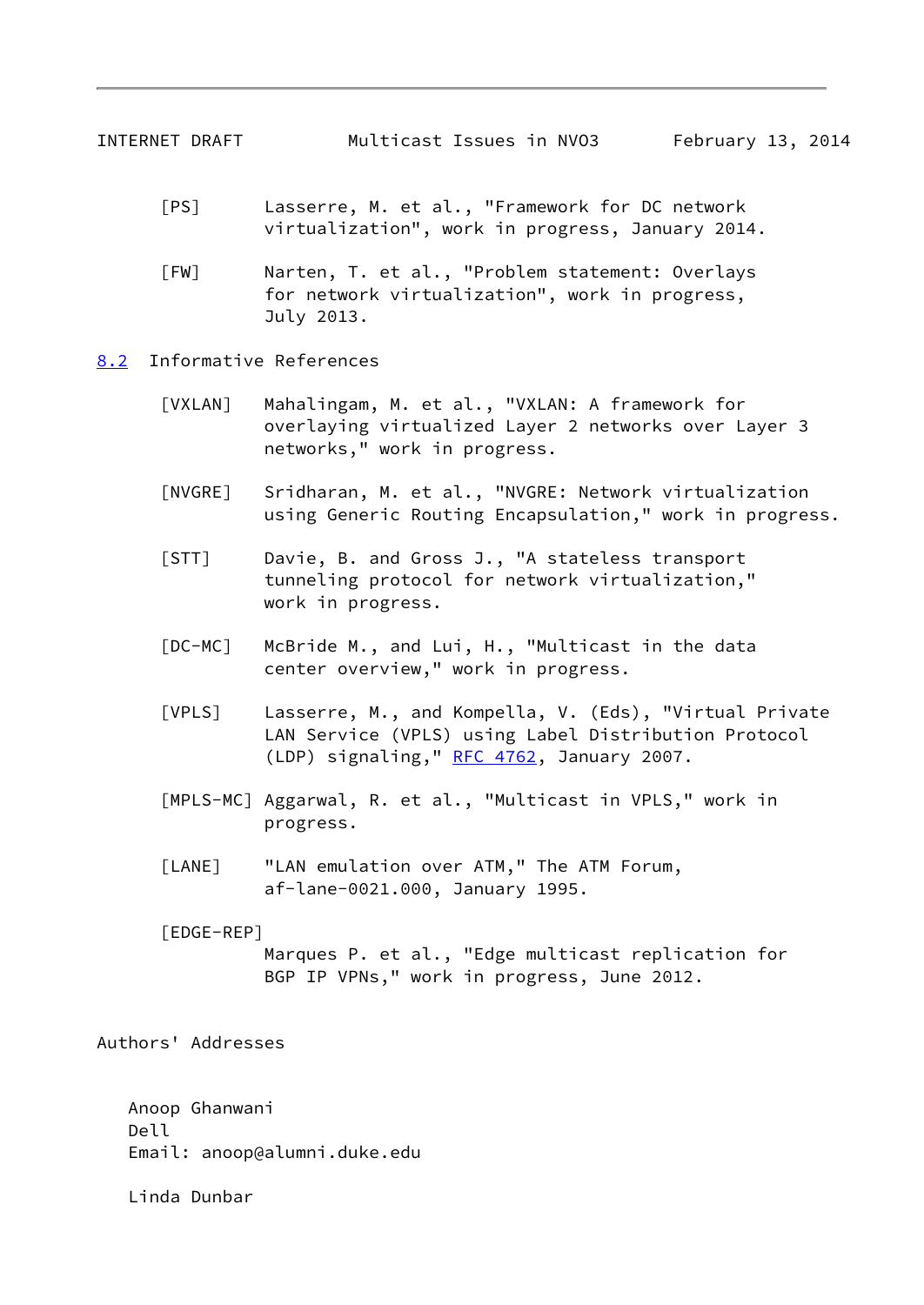Huawei Email: ldunbar@huawei.com

| Ghanwani       | Expires August 12, 2014  | [Page 9]            |
|----------------|--------------------------|---------------------|
| INTERNET DRAFT | Multicast Issues in NV03 | February $13, 2014$ |

 Vinay Bannai Paypal Email: vbannai@paypal.com

 Ram Krishnan Brocade Email: ramk@brocade.com